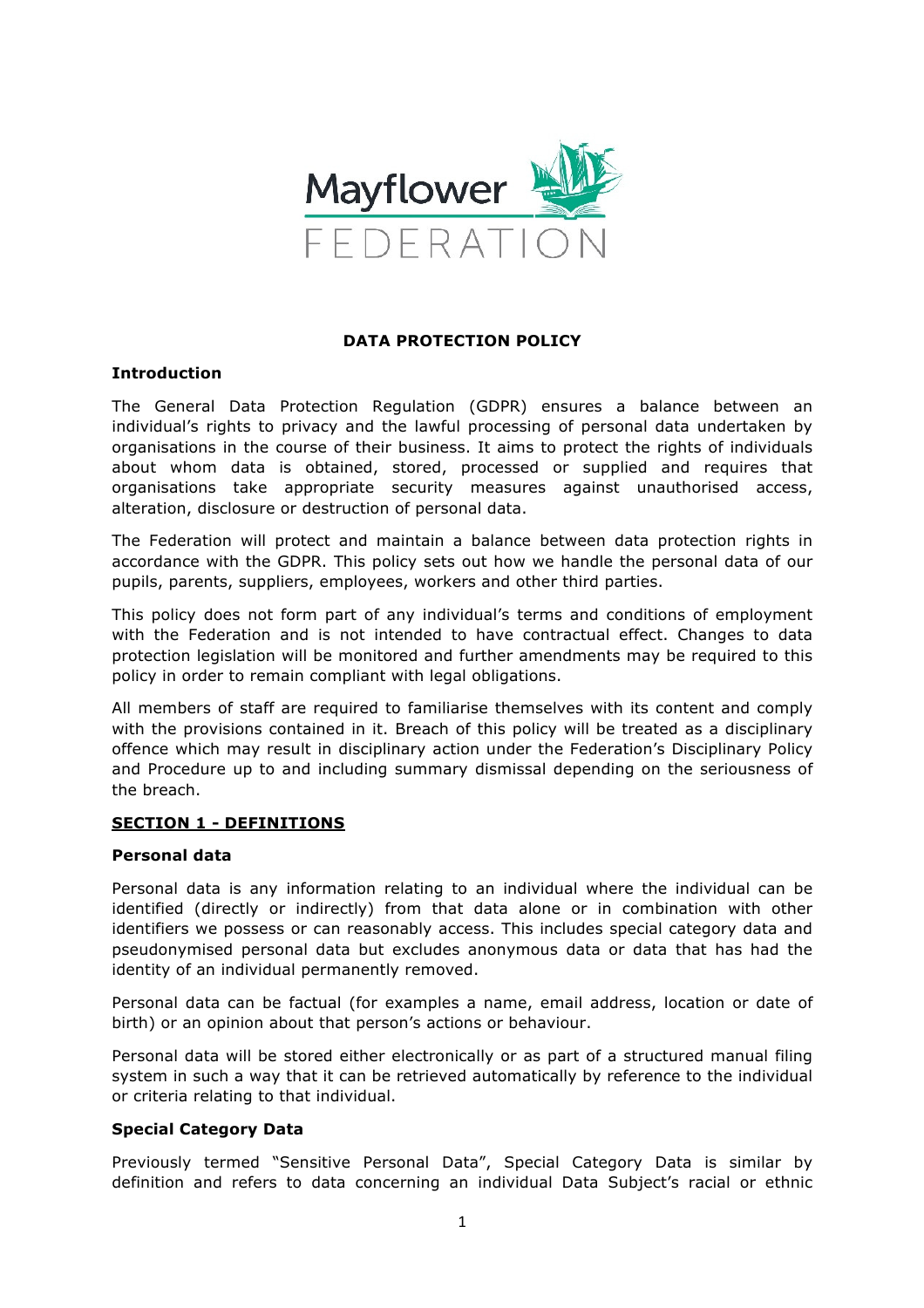origin, political or religious beliefs, trade union membership, physical and mental health, sexuality, biometric or genetic data and personal data relating to criminal offences and convictions.

## **Data Subject**

An individual about whom such information is stored is known as the Data Subject. It includes but is not limited to employees.

# **Data Controller**

The organisation storing and controlling such information (i.e. the School) is referred to as the Data Controller.

## **Processing**

Processing data involves any activity that involves the use of personal data. This includes but is not limited to: obtaining, recording or holding data or carrying out any operation or set of operations on that data such as organisation, amending, retrieving using, disclosing, erasing or destroying it. Processing also includes transmitting or transferring personal data to third parties.

## **Automated Processing**

Any form of automated processing of personal data consisting of the use of personal data to evaluate certain personal aspects relating to an individual, in particular to analyse or predict aspects concerning that individual's performance at work, economic situation, health, personal preferences, interests, reliability, behaviour, location or movements.

An example of automated processing includes profiling and automated decision making. Automatic decision making is when a decision is made which is based solely on automated processing which produces legal effects or significantly affects an individual. Automated decision making is prohibited except in exceptional circumstances.

# **Data Protection Impact Assessment (DPIA)**

DPIAs are a tool used to identify risks in data processing activities with a view to reducing them.

Criminal Records Information

This refers to personal information relating to criminal convictions and offences, allegations, proceedings, and related security measures.

# **SECTION 2 - WHEN CAN THE SCHOOL PROCESS PERSONAL DATA**

#### **Data Protection Principles**

The Federation is responsible for and adheres to the principles relating to the processing of personal data as set out in the GDPR.

The principles the Federation must adhere to are: -

- (1) Personal data must be processed lawfully, fairly and in a transparent manner;
- (2) Personal data must be collected only for specified, explicit and legitimate purposes;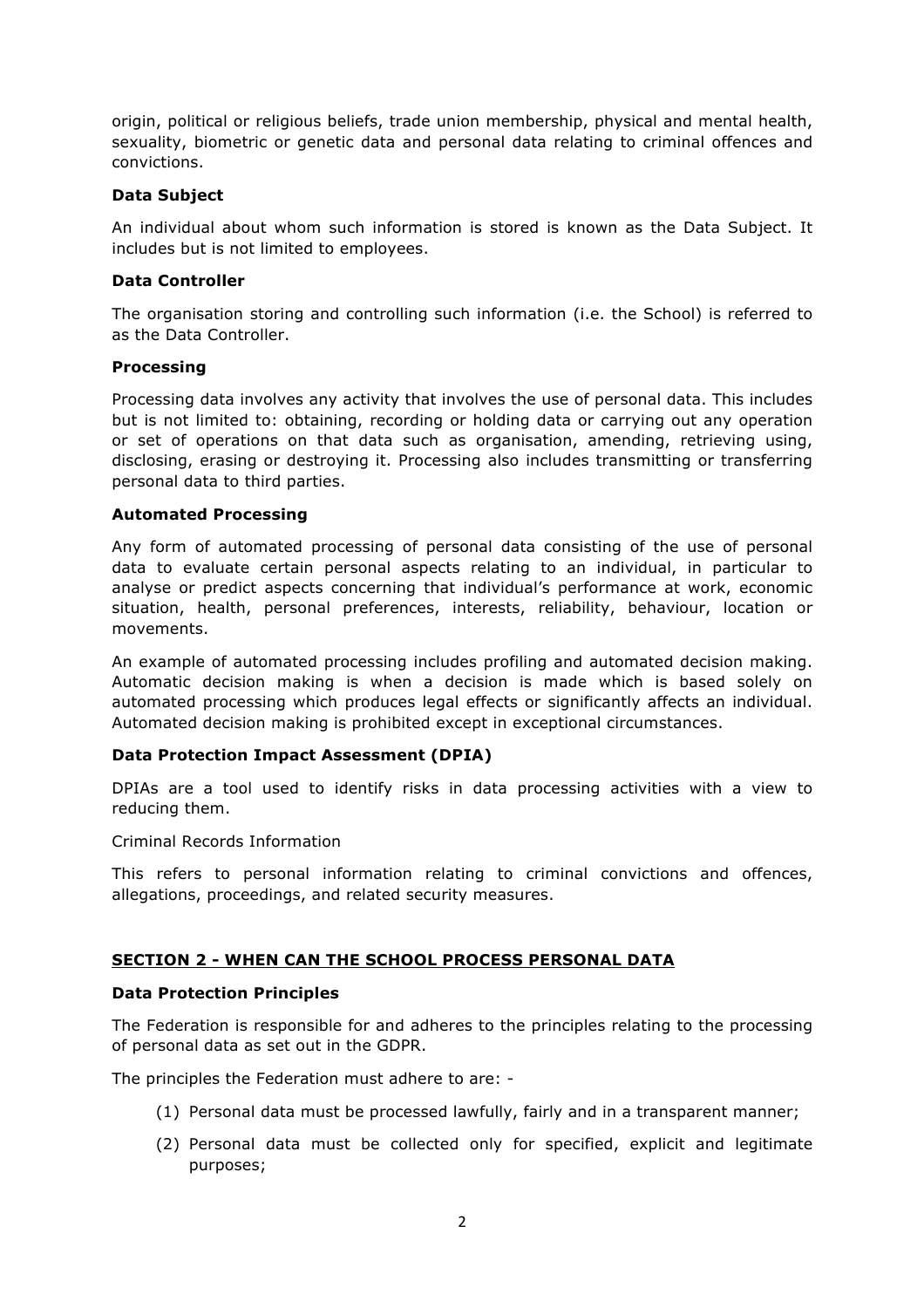- (3) Personal data must be adequate, relevant and limited to what is necessary in relation to the purposes for which it is processed;
- (4) Personal data must be accurate and, where necessary, kept up to date;
- (5) Personal data must not be kept in a form which permits identification of data subjects for longer than is necessary for the purposes for which the data is processed; and
- (6) Personal data must be processed in a manner that ensures its security using appropriate technical and organisational measures to protect against unauthorised or unlawful processing and against accidental loss, destruction or damage.

Further details on each of the above principles is set out below.

## **Principle 1: Personal data must be processed lawfully, fairly and in a transparent manner**

The Federation only collect, process and share personal data fairly and lawfully and for specified purposes. The Federation must have a specified purpose for processing personal data and special category of data as set out in the GDPR.

Before the processing starts for the first time we will review the purposes of the particular processing activity and select the most appropriate lawful basis for that processing. We will then regularly review those purposes whilst processing continues in order to satisfy ourselves that the processing is necessary for the purpose of the relevant lawful basis (i.e. that there is no other reasonable way to achieve that purpose).

#### Personal Data

The Federation may only process a data subject's personal data if one of the following fair processing conditions are met: -

- The data subject has given their consent;
- The processing is necessary for the performance of a contract with the data subject or for taking steps at their request to enter into a contract;
- To protect the data subject's vital interests;
- To meet our legal compliance obligations (other than a contractual obligation);
- To perform a task in the public interest or in order to carry out official functions as authorised by law;
- For the purposes of the Federation's legitimate interests where authorised in accordance with data protection legislation. This is provided that it would not prejudice the rights and freedoms or legitimate interests of the data subject.

#### Special Category Data

The Federation may only process special category data if they are entitled to process personal data (using one of the fair processing conditions above) AND one of the following conditions are met: -

- The data subject has given their explicit consent;
- The processing is necessary for the purposes of exercising or performing any right or obligation which is conferred or imposed on the Federation in the field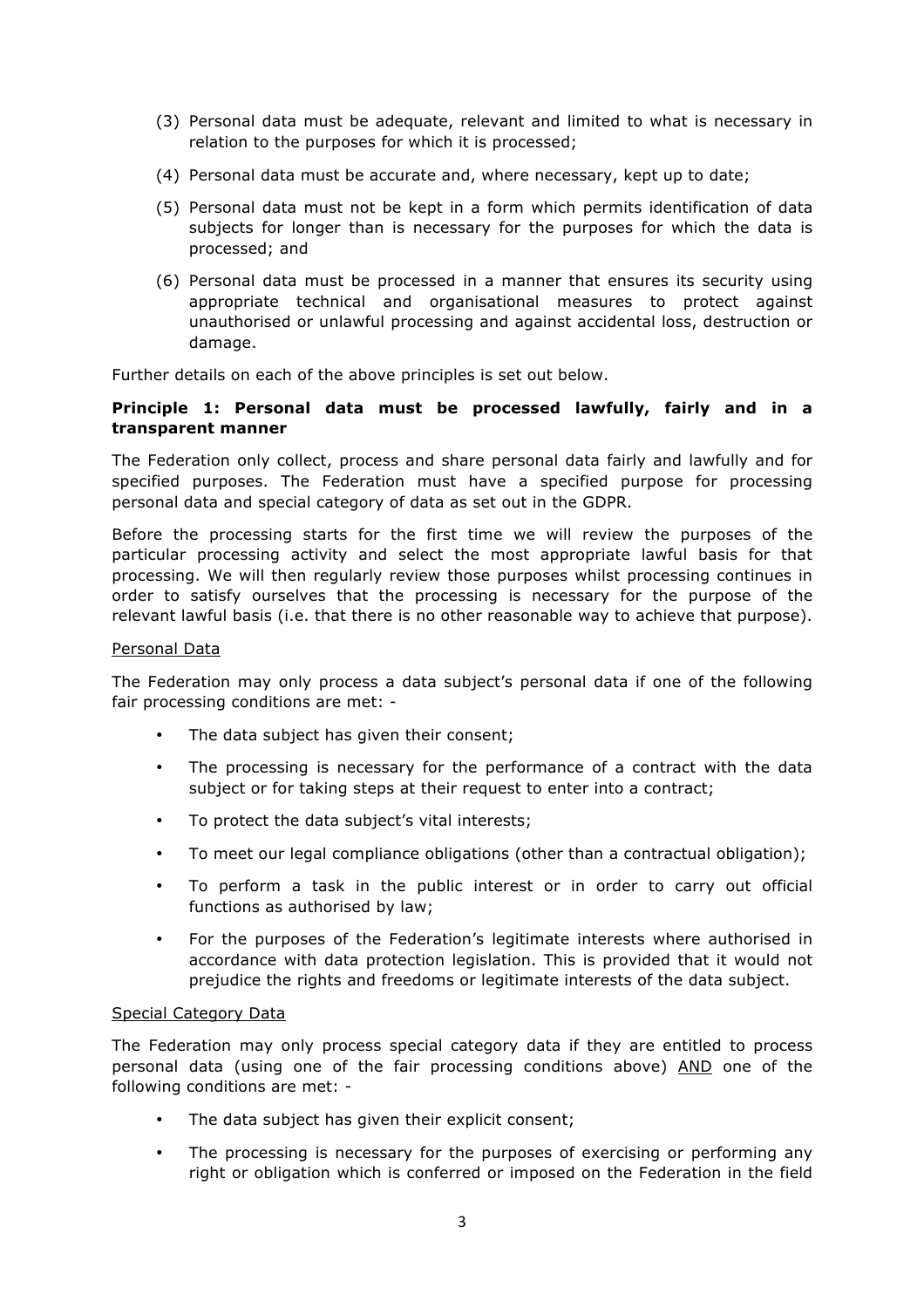of employment law, social security law or social protection law. This may include, but is not limited to, dealing with sickness absence, dealing with disability and making adjustments for the same, arranging private health care insurance and providing contractual sick pay;

- To protect the data subject's vital interests;
- To meet our legal compliance obligations (other than a contractual obligation);
- Where the data has been made public by the data subject;
- To perform a task in the substantial public interest or in order to carry out official functions as authorised by law;
- Where it is necessary for the purposes of preventive or occupational medicine, for the assessment of the working capacity of the employee, medical diagnosis, the provision of health or social care or treatment or the management of health or social care systems and services;
- Where it is necessary for reasons of public interest in the area of public health;
- The processing in necessary for archiving, statistical or research purposes.

The Federation identifies and documents the legal grounds being relied upon for each processing activity.

#### Consent

Where the Federation relies on consent as a fair condition for processing (as set out above), it will adhere to the requirements set out in the GDPR.

Consent must be freely given, specific, informed and be an unambiguous indication of the data subject's wishes by which they signify agreement to the processing of personal data relating to them. Explicit consent requires a very clear and specific statement to be relied upon (i.e. more than just mere action is required).

A data subject will have consented to processing of their personal data if they indicate agreement clearly either by a statement or positive action to the processing. Consent requires affirmative action so silence, pre-ticked boxes or inactivity will not amount to valid consent.

Data subjects must be easily able to withdraw consent to processing at any time and withdrawal must be promptly honoured.

If explicit consent is required, the Federation will normally seek another legal basis to process that data. However if explicit consent is required the data subject will be provided with full information in order to provide explicit consent.

The Federation will keep records of consents obtained in order to demonstrate compliance with consent requirements under the GDPR.

# **Principle 2: Personal data must be collected only for specified, explicit and legitimate purposes**

Personal data will not be processed in any matter that is incompatible with the legitimate purposes.

The Federation will not use personal data for new, different or incompatible purposes from that disclosed when it was first obtained unless we have informed the data subject of the new purpose (and they have consented where necessary).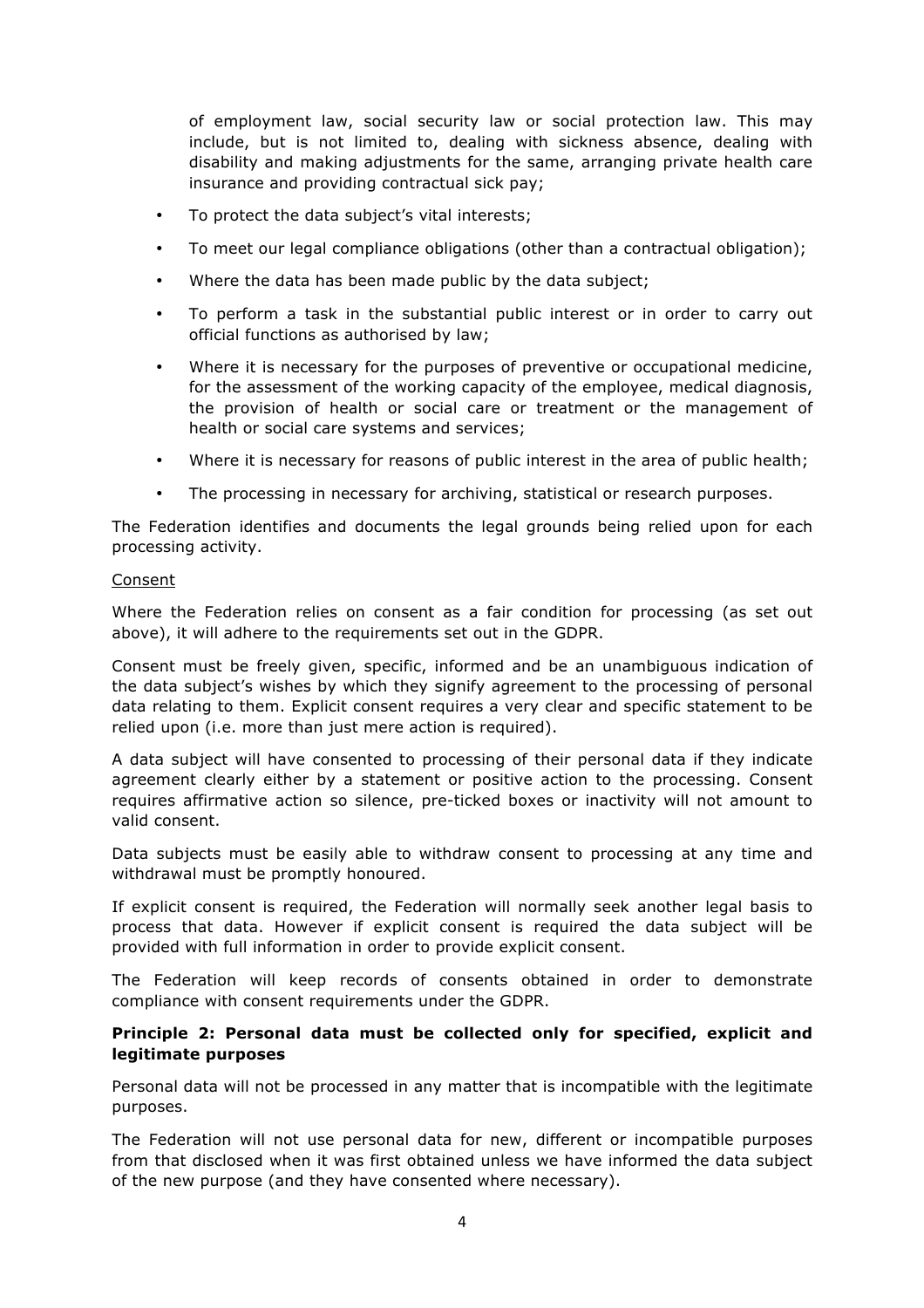# **Principle 3: Personal data must be adequate, relevant and limited to what is necessary in relation to the purposes for which it is processed**

The Federation will only process personal data when our obligations and duties require us to. We will not collect excessive data and ensure any personal data collected is adequate and relevant for the intended purposes.

When personal data is no longer needed for specified purposes, the Federation shall delete or anonymise the data. [Please refer to the School's Data Retention Policy for further guidance].

# **Principle 4: Personal data must be accurate and, where necessary, kept up to date**

The Federation will endeavour to correct or delete any inaccurate data being processed by checking the accuracy of the personal data at the point of collection and at regular intervals afterwards. We will take all reasonable steps to destroy or amend inaccurate or out of date personal data.

Data subjects also have an obligation to ensure that their data is accurate, complete, up to date and relevant. Data subjects have the right to request rectification to incomplete or inaccurate data held by the School.

# **Principle 5: Personal data must not be kept in a form which permits identification of data subjects for longer than is necessary for the purposes for which the data is processed**

Legitimate purposes for which the data is being processed may include satisfying legal, accounting or reporting requirements. The School will ensure that they adhere to legal timeframes for retaining data.

We will take reasonable steps to destroy or erase from our systems all personal data that we no longer require. We will also ensure that data subjects are informed of the period for which data is stored and how that period is determined in our privacy notices.

Please refer to the School's Retention Policy for further details about how the School retains and removes data.

# **Principle 6: Personal data must be processed in a manner that ensures its security using appropriate technical and organisational measures to protect against unauthorised or unlawful processing and against accidental loss, destruction or damage**

In order to assure the protection of all data being processed, the Federation will develop, implement and maintain reasonable safeguard and security measures. This includes using measures such as: -

- Encryption;
- Pseudonymisation (this is where the School replaces information that directly or indirectly identifies an individual with one or more artificial identifiers or pseudonyms so that the person to whom the data relates cannot be identified without the use of additional information which is meant to be kept separately and secure);
- Ensuring authorised access (i.e. that only people who have a need to know the personal data are authorised to access it);
- Adhering to confidentiality principles;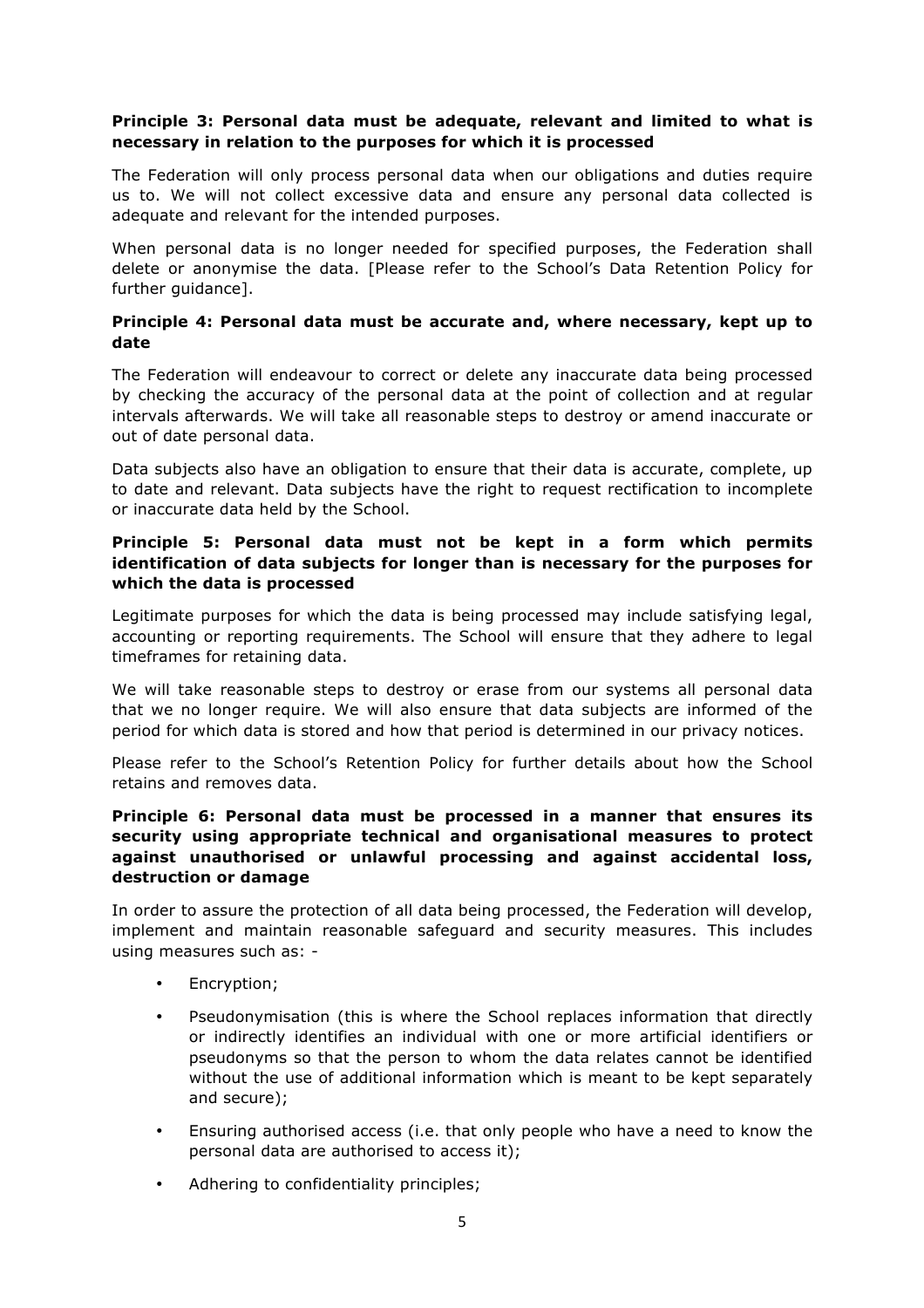• Ensuring personal data is accurate and suitable for the process for which it is processed.

The Federation follow procedures and technologies to ensure security and will regularly evaluate and test the effectiveness of those safeguards to ensure security in processing personal data.

The Federation will only transfer personal data to third party service providers who agree to comply with the required policies and procedures and agree to put adequate measures in place.

[Full details on the School's security measures are set out in the School's Security Policy.]

## **Sharing Personal Data**

The Federation will generally not share personal data with third parties unless certain safeguards and contractual arrangements have been put in place. These include if the third party: -

- Has a need to know the information for the purposes of providing the contracted services;
- Sharing the personal data complies with the privacy notice that has been provided to the data subject and, if required, the data subject's consent has been obtained;
- The third party has agreed to comply with the required data security standards, policies and procedures and put adequate security measures in place;
- The transfer complies with any applicable cross border transfer restrictions; and
- A fully executed written contract that contains GDPR approved third party clauses has been obtained.

There may be circumstances where the Federation is required either by law or in the best interests of our pupils, parents or staff to pass information onto external authorities, for example, the local authority, Ofsted or the department of health. These authorities are up to date with data protection law and have their own policies relating to the protection of any data that they receive or collect.

The intention to share data relating to individuals to an organisation outside of our Federation shall be clearly defined within written notifications and details and basis for sharing that data given.

# **Transfer of Data Outside the European Economic Area (EEA)**

The GDPR restricts data transfers to countries outside the EEA in order to ensure that the level of data protection afforded to individuals by the GDPR is not undermined.

The Federation will not transfer data to another country outside of the EEA without appropriate safeguards being in place and in compliance with the GDPR. All staff must comply with the School's guidelines on transferring data outside of the EEA. For the avoidance of doubt, a transfer of data to another country can occur when you transmit, send, view or access that data in that particular country.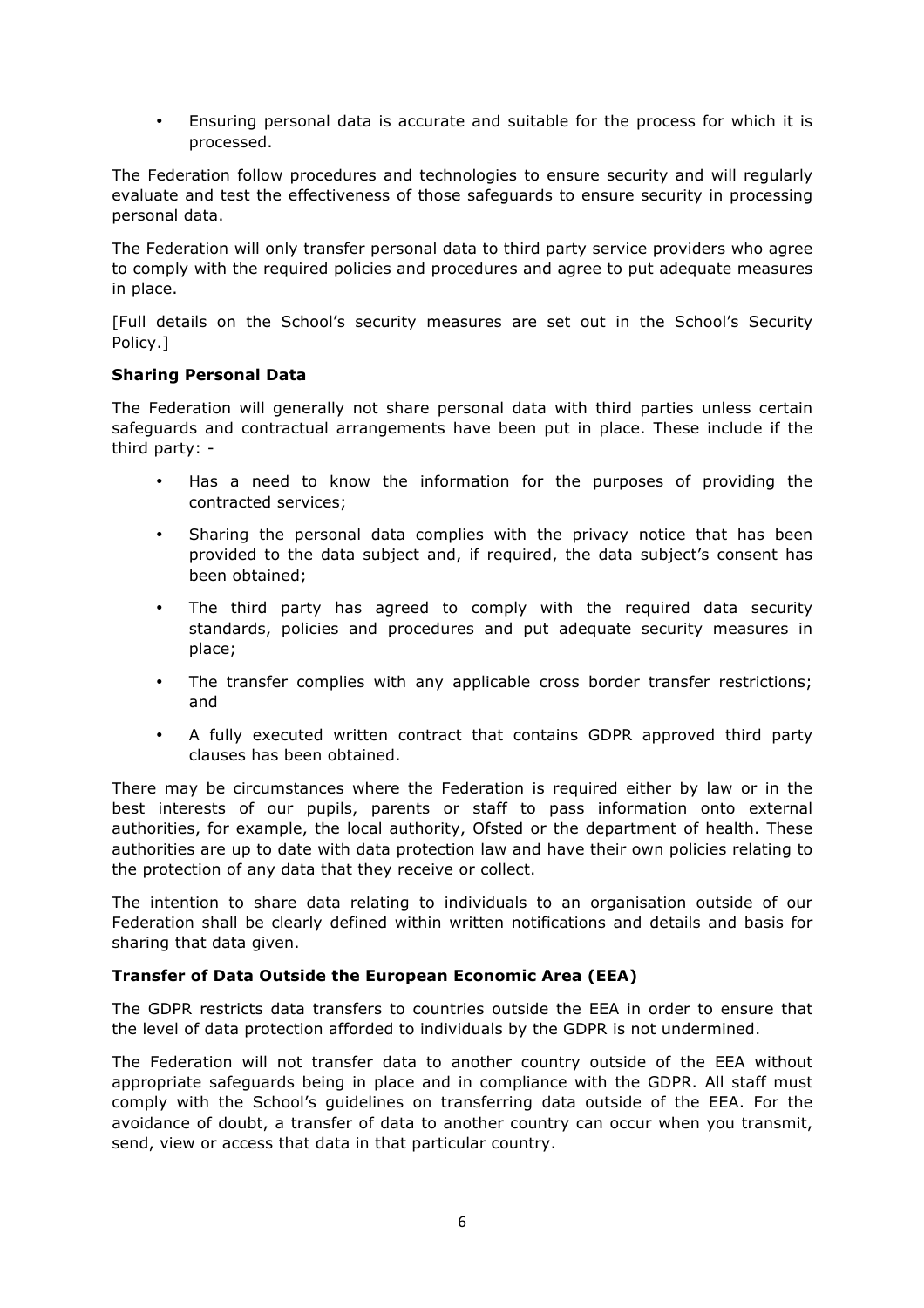## **SECTION 3 - DATA SUBJECT'S RIGHTS AND REQUESTS**

Personal data must be made available to data subjects as set out within this policy and data subjects must be allowed to exercise certain rights in relation to their personal data.

The rights data subjects have in relation to how the Federation handle their personal data are set out below: -

- (a) (Where consent is relied upon as a condition of processing) To withdraw consent to processing at any time;
- (b) Receive certain information about the School's processing activities;
- (c) Request access to their personal data that we hold;
- (d) Prevent our use of their personal data for marketing purposes;
- (e) Ask us to erase personal data if it is no longer necessary in relation to the purposes for which it was collected or processed or to rectify inaccurate data or to complete incomplete data;
- (f) Restrict processing in specific circumstances;
- (g) Challenge processing which has been justified on the basis of our legitimate interests or in the public interest;
- (h) Request a copy of an agreement under which personal data is transferred outside of the EEA;
- (i) Object to decisions based solely on automated processing;
- (j) Prevent processing that is likely to cause damage or distress to the data subject or anyone else;
- (k) Be notified of a personal data breach which is likely to result in high risk to their rights and freedoms;
- (l) Make a complaint to the supervisory authority; and
- (m) In limited circumstances, receive or ask for their personal data to be transferred to a third party in a structured, commonly used and machine readable format.

If any request is made to exercise the rights above, it is a requirement for the relevant staff member within the School to verify the identity of the individual making the request.

#### **Subject Access Requests**

A Data Subject has the right to be informed by the Federation of the following: -

- (a) Confirmation that their data is being processed;
- (b) Access to their personal data;
- (c) A description of the information that is being processed;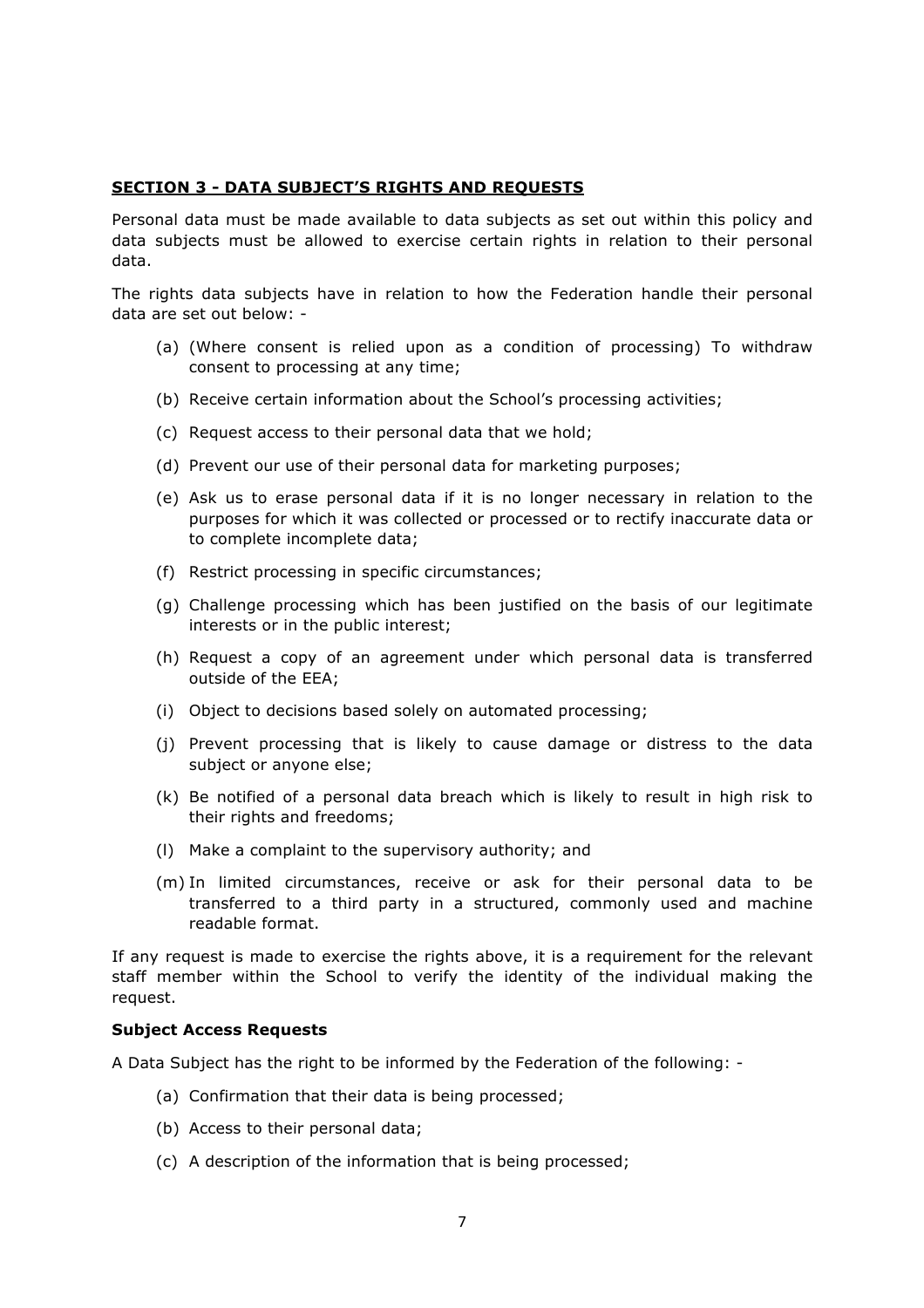- (d) The purpose for which the information is being processed;
- (e) The recipients/class of recipients to whom that information is or may be disclosed;
- (f) Details of the Federation's sources of information obtained;
- (g) In relation to any Personal Data processed for the purposes of evaluating matters in relation to the Data Subject that has constituted or is likely to constitute the sole basis for any decision significantly affecting him or her, to be informed of the logic of the Data Controller's decision making. Such data may include, but is not limited to, performance at work, creditworthiness, reliability and conduct.
- (h) Other supplementary information

Any Data Subject who wishes to obtain the above information must notify the Federation in writing of his or her request. This is known as a Data Subject Access Request.

The request should in the first instance be sent to the school's Senior Admin Officer for either Ilderton or Phoenix Primary Schools for the attention of the Headteacher.

## **Direct Marketing**

The Federation are subject to certain rules and privacy laws when marketing. For example a data subject's prior consent will be required for electronic direct marketing (for example, by email, text or automated calls).

The Federation will explicitly offer individuals the opportunity to object to direct marketing and will do so in an intelligible format which is clear for the individual to understand. The Federation will promptly respond to any individual objection to direct marketing.

#### **Employee Obligations**

Employees may have access to the personal data of other members of staff, suppliers, parents or pupils of the Federation in the course of their employment or engagement. If so, the Federation expects those employees to help meet the Federation's data protection obligations to those individuals. Specifically, you must: -

- Only access the personal data that you have authority to access, and only for authorised purposes;
- Only allow others to access personal data if they have appropriate authorisation;
- Keep personal data secure (for example by complying with rules on access to school premises, computer access, password protection and secure file storage and destruction [Please refer to the School's Security Policy for further details about our security processes]);
- Not to remove personal data or devices containing personal data from the School premises unless appropriate security measures are in place (such as Pseudonymisation, encryption, password protection) to secure the information;
- Not to store personal information on local drives.

#### **SECTION 4 - ACCOUNTABILITY**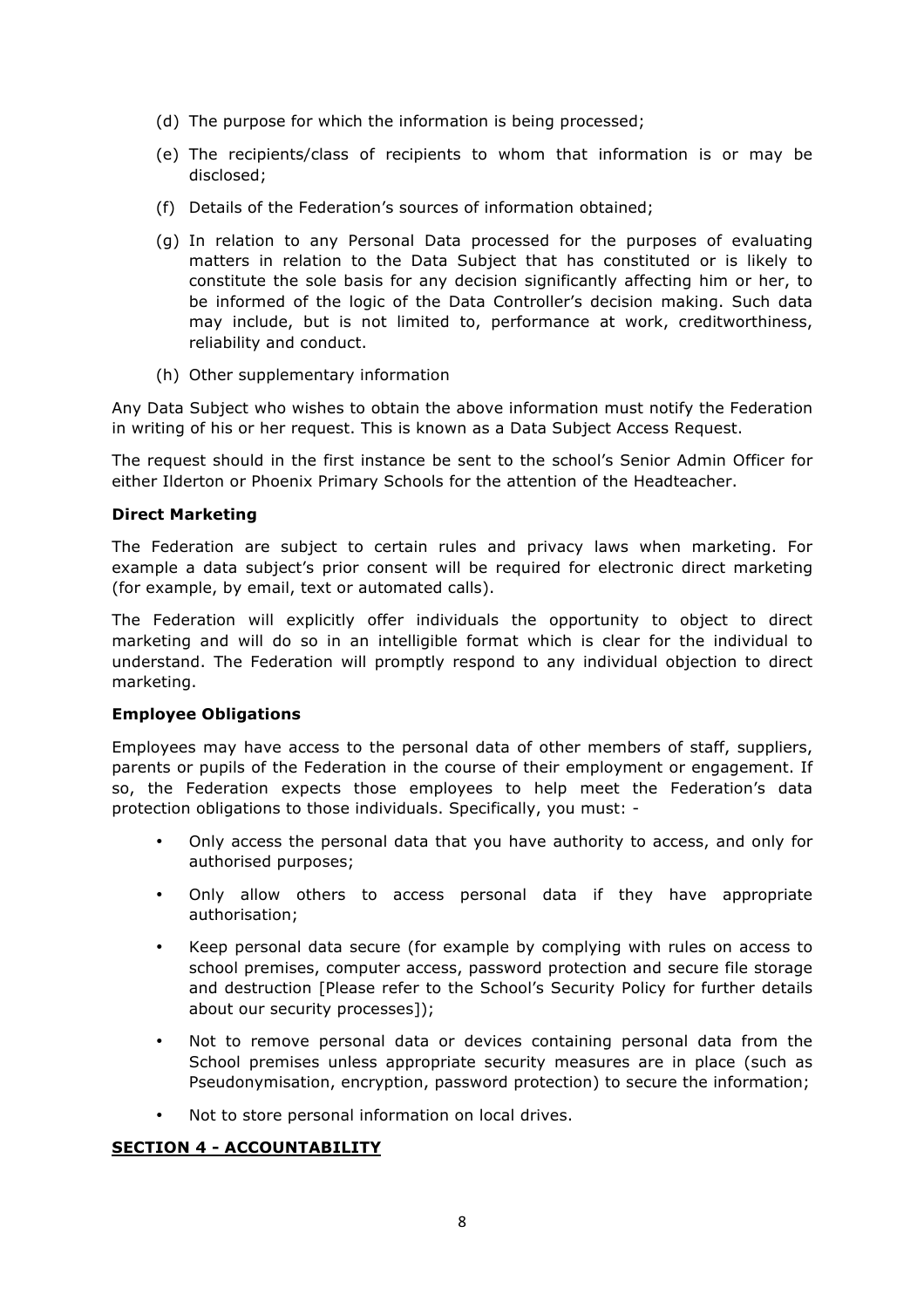The Federation will ensure compliance with data protection principles by implementing appropriate technical and organisational measures. We are responsible for and demonstrate accountability with the GDPR principles.

The Federation have taken the following steps to ensure and document GDPR compliance: -

## **Data Protection Officer (DPO)**

Please find below details of the School's Data Protection Officer: -

Data Protection Officer: Craig Stilwell Address: Judicium Consulting Ltd, 72 Cannon Street, London, EC4N 6AE Email: dataservices@judicium.com Telephone: 0203 326 9174

The DPO is responsible for overseeing this data protection policy and developing datarelated policies and guidelines.

Please contact the DPO with any questions about the operation of this Data Protection Policy or the GDPR or if you have any concerns that this policy is not being or has not been followed. In particular, you must always contact the DPO in the following circumstances: -

- (a) If you are unsure of the lawful basis being relied on by the Federation to process personal data;
- (b) If you need to rely on consent as a fair reason for processing (please see below the section on consent for further detail);
- (c) If you need to draft privacy notices or fair processing notices;
- (d) If you are unsure about the retention periods for the personal data being processed [but would refer you to the Federation's data retention policy in the first instance];
- (e) If you are unsure about what security measures need to be put in place to protect personal data;
- (f) If there has been a personal data breach [and would refer you to the procedure set out in the Federation's breach notification policy];
- (g) If you are unsure on what basis to transfer personal data outside the EEA;
- (h) If you need any assistance dealing with any rights invoked by a data subject;
- (i) Whenever you are engaging in a significant new (or a change in) processing activity which is likely to require a data protection impact assessment or if you plan to use personal data for purposes other than what it was collected for;
- (j) If you plan to undertake any activities involving automated processing or automated decision making;
- (k) If you need help complying with applicable law when carrying out direct marketing activities;
- (l) If you need help with any contracts or other areas in relation to sharing personal data with third parties.

#### **Personal Data Breaches**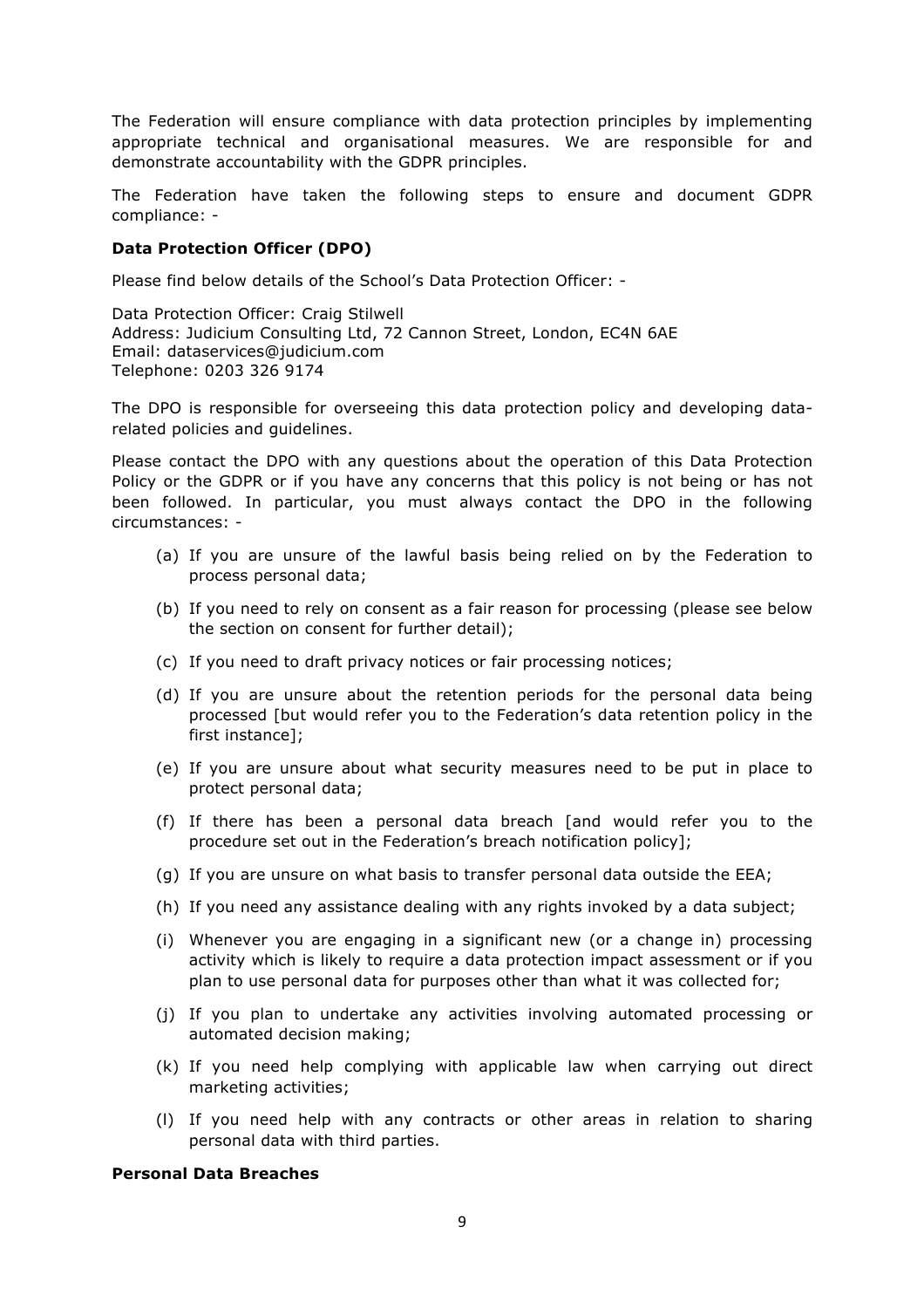The GDPR requires the Federation to notify any applicable personal data breach to the Information Commissioner's Office (ICO).

We have put in place procedures to deal with any suspected personal data breach and will notify data subjects or any applicable regulator where we are legally required to do so.

If you know or suspect that a personal data breach has occurred, do not attempt to investigate the matter yourself. Immediately contact the person designated as the key point of contact for personal data breaches (who is the Headteacher) or your DPO.

## **Transparency and Privacy Notices**

The Federation will provide detailed, specific information to data subjects. This information will be provided through the Federation's privacy notices which are concise, transparent, intelligible, easily accessible and in clear and plain language so that a data subject can easily understand them. Privacy notices sets out information for data subjects about how the Federation use their data and the Federation's privacy notices are tailored to suit the data subject.

Whenever we collect personal data directly from data subjects, including for human resources or employment purposes, we will provide the data subject with all the information required by the GDPR including the identity of the data protection officer, the individual School's contact details, how and why we will use, process, disclose, protect and retain personal data.

When personal data is collected indirectly (for example from a third party or publically available source), we will provide the data subject with the above information as soon as possible after receiving the data. The Federation will also confirm whether that third party has collected and processed data in accordance with the GDPR.

Notifications shall be in accordance with ICO guidance and, where relevant, be written in a form understandable by those defined as "children" under the GDPR

#### **Privacy by Design**

The Federation adopt a privacy by design approach to data protection to ensure that we adhere to data compliance and to implement technical and organisational measures in an effective manner.

Privacy by design is an approach that promotes privacy and data protection compliance from the start. To help us achieve this, the Federation takes into account the nature and purposes of the processing, any cost of implementation and any risks to rights and freedoms of data subjects when implementing data processes.

#### **Data Protection Impact Assessments (DPIAs)**

In order to achieve a privacy by design approach, the Federation conduct DPIAs for any new technologies or programmes being used by the School which could affect the processing of personal data. In any event the Federation carries out DPIAs when required by the GDPR in the following circumstances: -

- For the use of new technologies (programs, systems or processes) or changing technologies;
- For the use of automated processing;
- For large scale processing of special category data;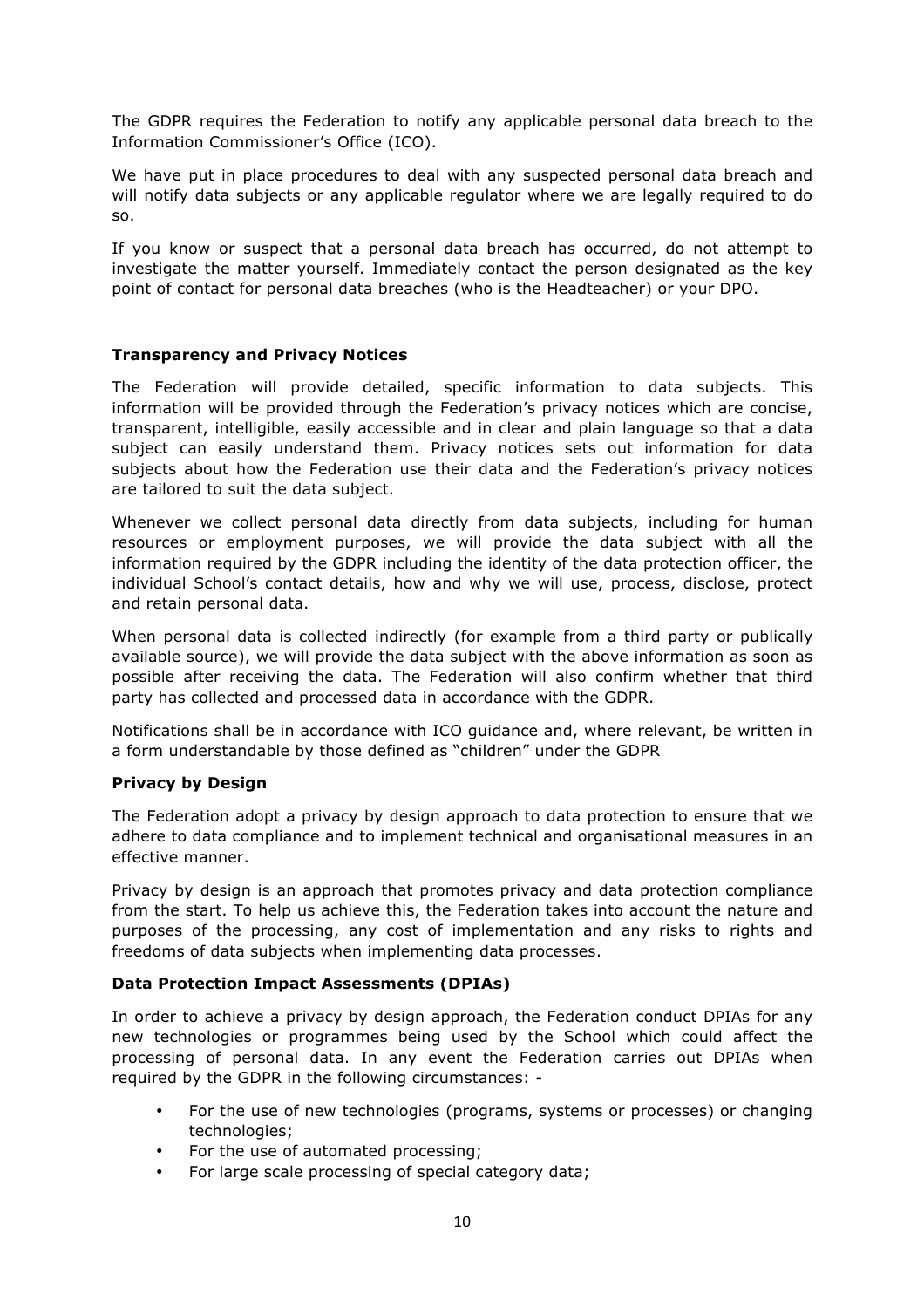• For large scale, systematic monitoring of a publicly accessible area (through the use of CCTV).

Our DPIAs contain: -

- A description of the processing, its purposes and any legitimate interests used;
- An assessment of the necessity and proportionality of the processing in relation to its purpose;
- An assessment of the risk to individuals; and
- The risk mitigation measures in place and demonstration of compliance

## **Record Keeping**

The Federation are required to keep full and accurate records of our data processing activities. These records include: -

- The name and contact details of the School:
- The name and contact details of the Data Protection Officer;
- Descriptions of the types of personal data used;
- Description of the data subjects;
- Details of the School's processing activities and purposes;
- Details of any third party recipients of the personal data;
- Where personal data is stored;
- Retention periods; and
- Security measures in place.

## **Training**

The Federation will ensure all relevant personnel have undergone adequate training to enable them to comply with data privacy laws.

#### **Audit**

The Federation through its data protection officer regularly test our data systems and processes in order to assess compliance. These are done through data audits which take place annually in order to review use of personal data.

# **Related Policies**

Staff should refer to the following policies that are related to this data protection policy:

-

- Data retention policy;
- Data breach policy;
- Security policy.

These policies are also designed to protect personal data and can be found on the Mayflower Federation Website (http://mayflowerfederation.org.uk).

## **SECTION 5 - AUTOMATED PROCESSING AND AUTOMATED DECISION MAKING**